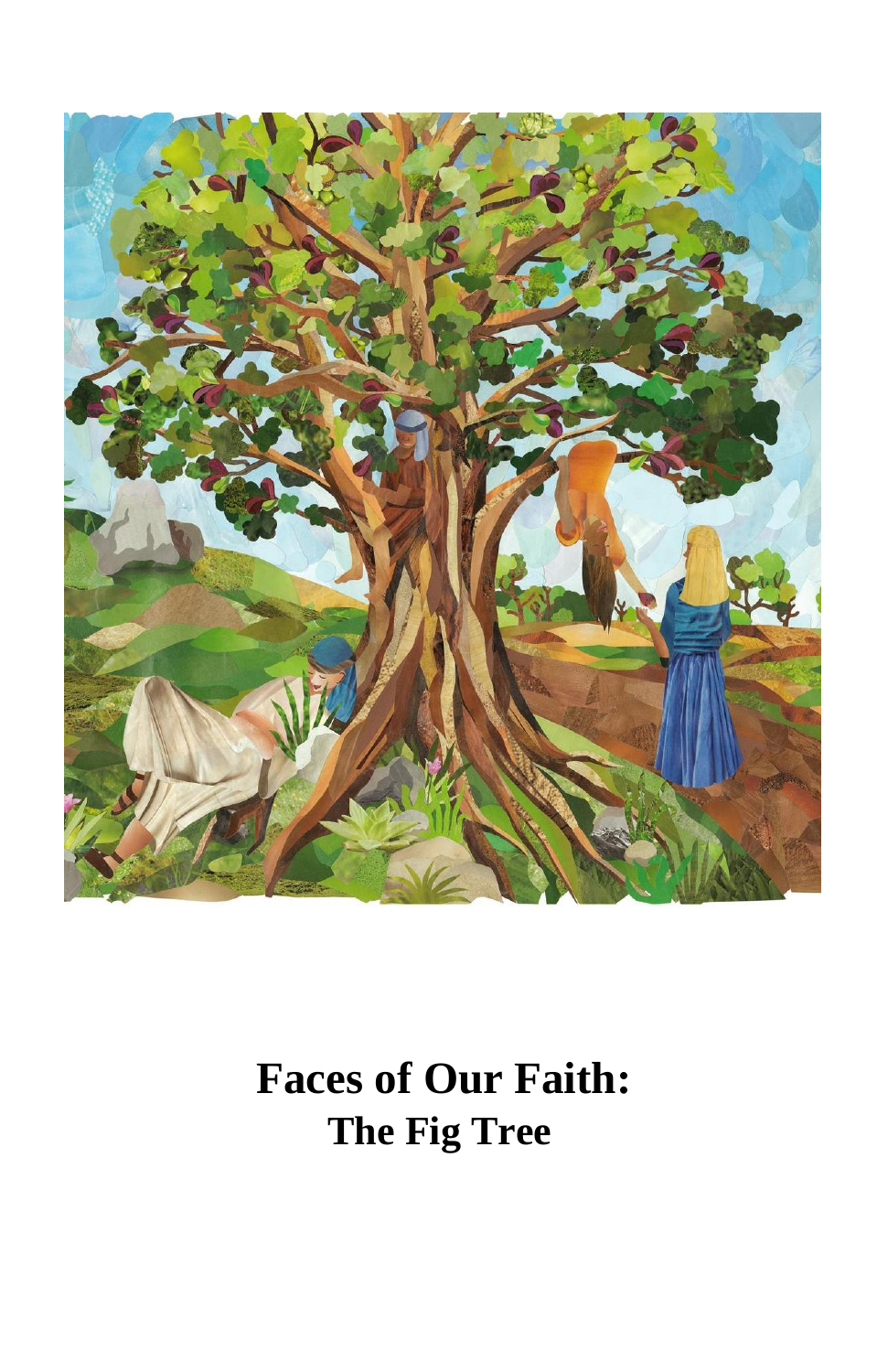## **Waterford Mennonite Church**

May 1, 2022

| Prelude                     |                                                                                               | Elvina Schmidt                           |
|-----------------------------|-----------------------------------------------------------------------------------------------|------------------------------------------|
| Songs                       | My Hope Is Built<br><b>Bless the Lord</b>                                                     | Vyron Schmidt<br>VT 621<br><b>VT 111</b> |
| Lighting the Peace Lamp*    |                                                                                               | Jeremy Kauffman                          |
| Welcome and Call to Worship |                                                                                               |                                          |
| Song                        | Christ Is Alive, and Goes Before Us                                                           | VT 565                                   |
| Offering<br>Offertory       | Please pass the friendship pads<br>(Gifts are for Operating Fund unless designated otherwise) | O-Lent-ics Video                         |
| God's work among us         |                                                                                               | Kay Miller, Stephen Ministry             |
| Scripture                   | Mark 11:12-22                                                                                 |                                          |
| Children's time             |                                                                                               | <b>Frances Ringenberg</b>                |
| Sermon                      | "The Puzzle of the Fig Tree"                                                                  | Ron Ringenberg                           |
| Song of response            | Nothing Is Lost on the Breath of God                                                          | VT 653                                   |
| Congregational prayer       |                                                                                               | Cindy Voth                               |
| Benediction                 |                                                                                               |                                          |
| Sending song                | God, Be the Love                                                                              | <b>VT43</b>                              |
| <b>THE TELL OF STRAIGHT</b> |                                                                                               |                                          |

VT = Voices Together; SJ = *Sing the Journey; SS = Sing the Story* 

<sup>\*</sup>We light the peace lamp every Sunday to lament all unnecessary and violent loss of life around the world.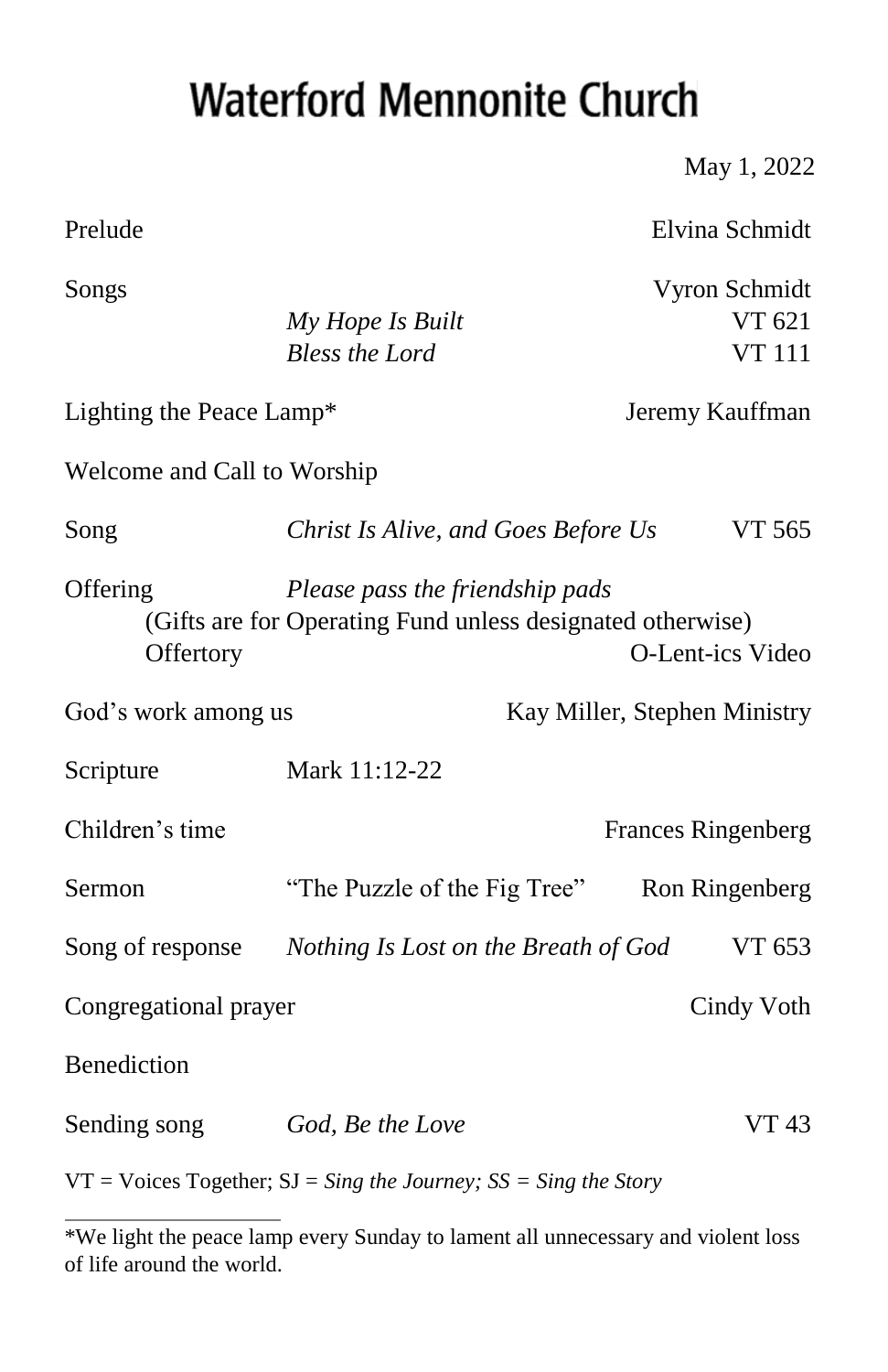## **Prayers for Brothers and Sisters**

*Maurice and Carol Lehman,* who will celebrate their 61<sup>st</sup> wedding anniversary on May 6.

For *Pastor Katie* as she finishes preparations to leave on sabbatical from May 11 to August 18.

Mennonite Mission Network joins *Marlene Wall*, president of LCC International University in Lithuania, in requesting prayer for faculty and staff, who are caring for both students and refugees from Ukraine. Pray that God's people around the world will contribute to this ministry.

This week we remember in prayer young adult *Ariana Stoltzfus* who is a junior at Spring Arbor University.

For our listening tour as the congregation discerns God's leading for the future.

For the churches in Nepal as the country faces an election this year, for an elected leader that will promote equal rights to Christians.